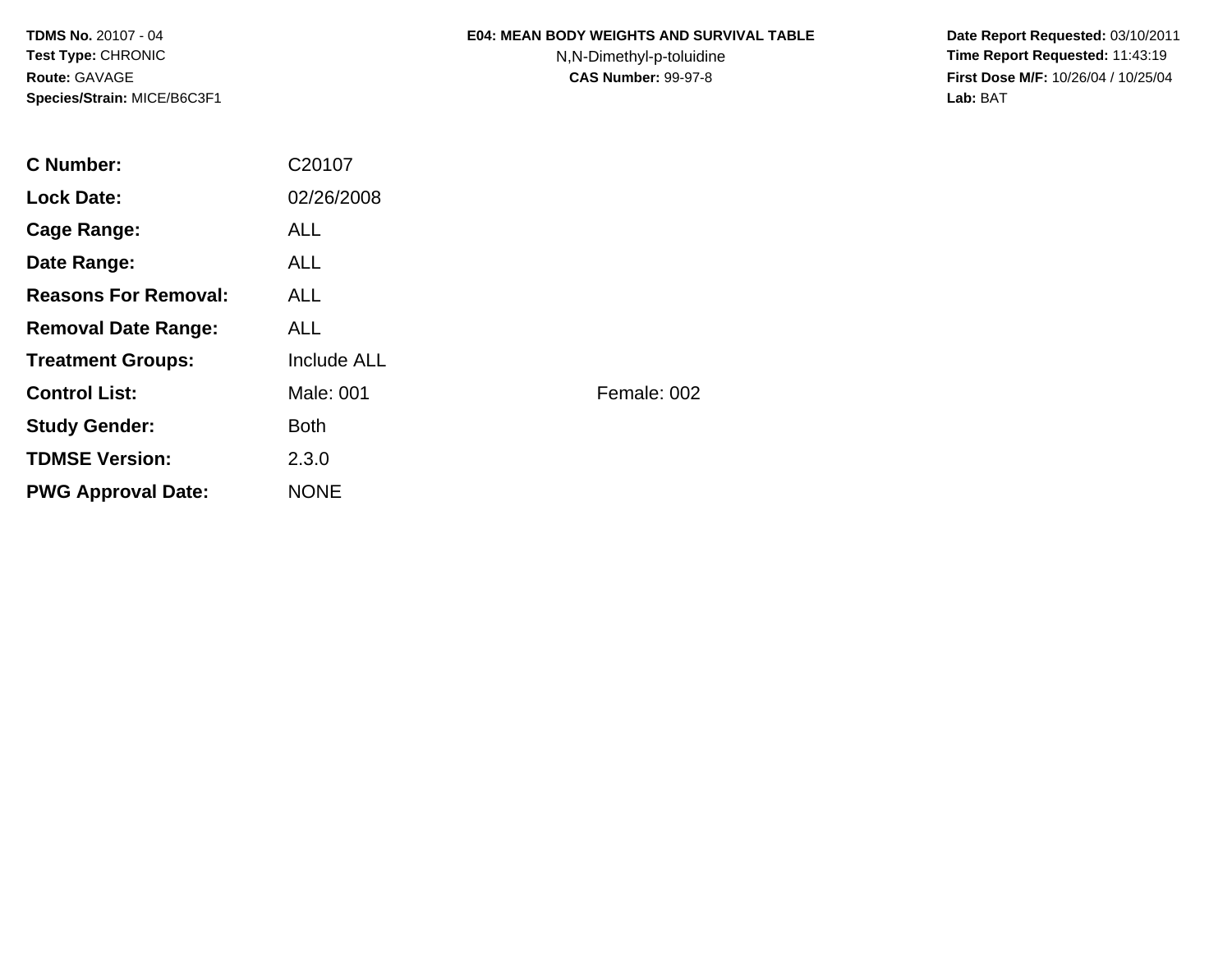#### **E04: MEAN BODY WEIGHTS AND SURVIVAL TABLE**

# N,N-Dimethyl-p-toluidine

 **Date Report Requested:** 03/10/2011 **Time Report Requested:** 11:43:19 **First Dose M/F:** 10/26/04 / 10/25/04<br>Lab: BAT **Lab:** BAT

**MALE**

| <b>DAY</b> |       | 0 MG/KG   |       | 6 MG/KG                               |    |       | 20 MG/KG                              |        | <b>60 MG/KG</b> |                                       |    |  |
|------------|-------|-----------|-------|---------------------------------------|----|-------|---------------------------------------|--------|-----------------|---------------------------------------|----|--|
|            | WT(G) | ${\sf N}$ | WT(G) | $\frac{\%}{\text{OF}}$<br><b>CNTL</b> | N  | WT(G) | $\frac{\%}{\text{OF}}$<br><b>CNTL</b> | N      | WT(G)           | $\frac{\%}{\text{OF}}$<br><b>CNTL</b> | N  |  |
| 1          | 23.0  | 50        | 23.0  | 100.1                                 | 50 |       | 23.0 100.1                            | 50     |                 | 23.0 100.1                            | 50 |  |
| 8          | 23.2  | 48        | 23.1  | 99.6                                  | 50 |       | 23.2 100.1                            | 50     | 22.0            | 94.8                                  | 50 |  |
| 15         | 24.3  | 48        |       | 24.4 100.3                            | 50 | 24.6  | 101.3                                 | 50     |                 | 24.4 100.4                            | 50 |  |
| 22         | 26.1  | 48        | 26.2  | 100.4                                 | 50 |       | 26.4 101.3                            | 50     |                 | 26.1 100.0                            | 50 |  |
| 29         | 26.6  | 48        |       | 26.7 100.2                            | 50 | 26.9  | 101.1                                 | 50     | 27.1            | 101.8                                 | 50 |  |
| 36         | 27.4  | 48        | 27.5  | 100.6                                 | 50 | 27.6  | 100.7                                 | 50     |                 | 27.9 101.8                            | 50 |  |
| 43         | 28.6  | 48        | 28.3  | 98.8                                  | 50 | 28.5  | 99.7                                  | 50     | 28.6            | 100.0                                 | 50 |  |
| 50         | 30.7  | 48        | 30.3  | 98.8                                  | 50 | 30.8  | 100.3                                 | 50     | 30.3            | 98.8                                  | 50 |  |
| 57         | 31.7  | 48        | 31.3  | 98.8                                  | 50 | 31.5  | 99.6                                  | 50     | 31.4            | 99.1                                  | 50 |  |
| 64         | 32.4  | 48        | 32.0  | 98.8                                  | 50 | 32.5  | 100.3                                 | 50     | 32.4            | 100.0                                 | 50 |  |
| 71         | 33.7  | 48        | 33.4  | 99.2                                  | 50 |       | 34.2 101.5                            | 50     | 33.6            | 99.7                                  | 50 |  |
| 78         | 34.7  | 48        | 34.7  | 99.8                                  | 50 | 35.6  | 102.5                                 | 50     | 34.9            | 100.5                                 | 50 |  |
| 85         | 35.9  | 48        | 35.8  | 99.5                                  | 50 | 36.7  | 102.2                                 | 50     | 35.8            | 99.5                                  | 50 |  |
| 113        | 40.8  | 48        | 40.2  | 98.5                                  | 50 | 40.6  | 99.5                                  | 50     | 39.1            | 95.9                                  | 50 |  |
| 141        | 44.0  | 48        | 44.0  | 99.9                                  | 50 |       | 44.2 100.5                            | 50     | 41.3            | 94.0                                  | 50 |  |
| 169        | 45.7  | 47        | 45.6  | 99.7                                  | 50 | 46.0  | 100.5                                 | 50     | 42.6            | 93.1                                  | 50 |  |
| 197        | 48.2  | 47        | 48.0  | 99.5                                  | 50 |       | 49.2 102.2                            | 50     | 44.0            | 91.3                                  | 50 |  |
| 225        | 49.5  | 47        | 49.1  | 99.3                                  | 50 |       | 50.6 102.2                            | $50\,$ | 45.7            | 92.5                                  | 50 |  |
| 253        | 50.9  | 47        | 50.6  | 99.4                                  | 50 | 52.0  | 102.1                                 | 50     | 47.9            | 94.0                                  | 50 |  |
| 281        | 51.9  | 47        | 51.6  | 99.3                                  | 50 |       | 53.0 102.0                            | 50     | 49.7            | 95.8                                  | 49 |  |
| 309        | 51.7  | 47        | 51.2  | 99.0                                  | 50 |       | 53.4 103.2                            | 50     | 51.0            | 98.5                                  | 49 |  |
| 337        | 52.4  | 47        | 52.7  | 100.6                                 | 50 | 53.2  | 101.6                                 | 50     | 51.2            | 97.7                                  | 49 |  |
| 365        | 53.2  | 47        | 53.6  | 100.6                                 | 50 | 54.9  | 103.2                                 | $50\,$ | 52.0            | 97.7                                  | 49 |  |
| 393        | 54.5  | 47        | 54.4  | 100.0                                 | 50 | 56.1  | 103.0                                 | $50\,$ | 53.9            | 98.9                                  | 49 |  |
| 421        | 54.9  | 47        | 54.8  | 99.9                                  | 50 |       | 56.6 103.2                            | 49     | 54.0            | 98.5                                  | 49 |  |
| 449        | 54.3  | 47        | 54.2  | 99.9                                  | 50 |       | 56.3 103.7                            | 47     | 54.2            | 99.8                                  | 48 |  |
| 477        | 55.1  | 47        | 54.8  | 99.5                                  | 50 | 57.2  | 103.9                                 | 47     | 55.4            | 100.5                                 | 48 |  |
|            | 55.2  | 47        | 55.2  | 100.0                                 | 50 | 57.2  | 103.5                                 | 47     | 55.7            | 100.9                                 | 48 |  |
| 505        | 55.1  | 47        | 54.7  | 99.2                                  | 50 | 57.5  | 104.3                                 | 46     | 54.0            | 97.9                                  | 48 |  |
| 533        | 55.2  | 45        | 55.4  | 100.5                                 | 47 | 57.0  | 103.4                                 |        | 52.9            | 95.9                                  | 48 |  |
| 561        |       |           |       | 101.1                                 |    | 53.5  | 97.1                                  | 44     | 52.0            | 94.4                                  | 46 |  |
| 589        | 55.1  | 42        | 55.7  | 99.2                                  | 44 | 54.6  | 98.0                                  | 44     |                 | 91.6                                  |    |  |
| 617        | 55.7  | 41        | 55.3  |                                       | 43 |       |                                       | 41     | 51.1            |                                       | 45 |  |
| 645        | 55.6  | 40        | 54.7  | 98.4                                  | 43 | 52.6  | 94.6                                  | 41     | 49.3            | 88.7                                  | 43 |  |
| 673        | 55.5  | 39        | 54.4  | 98.0                                  | 41 | 51.3  | 92.4                                  | 37     | 47.9            | 86.4                                  | 38 |  |
| 701        | 55.3  | 36        | 53.3  | 96.5                                  | 39 | 50.4  | 91.1                                  | 33     | 46.5            | 84.1                                  | 36 |  |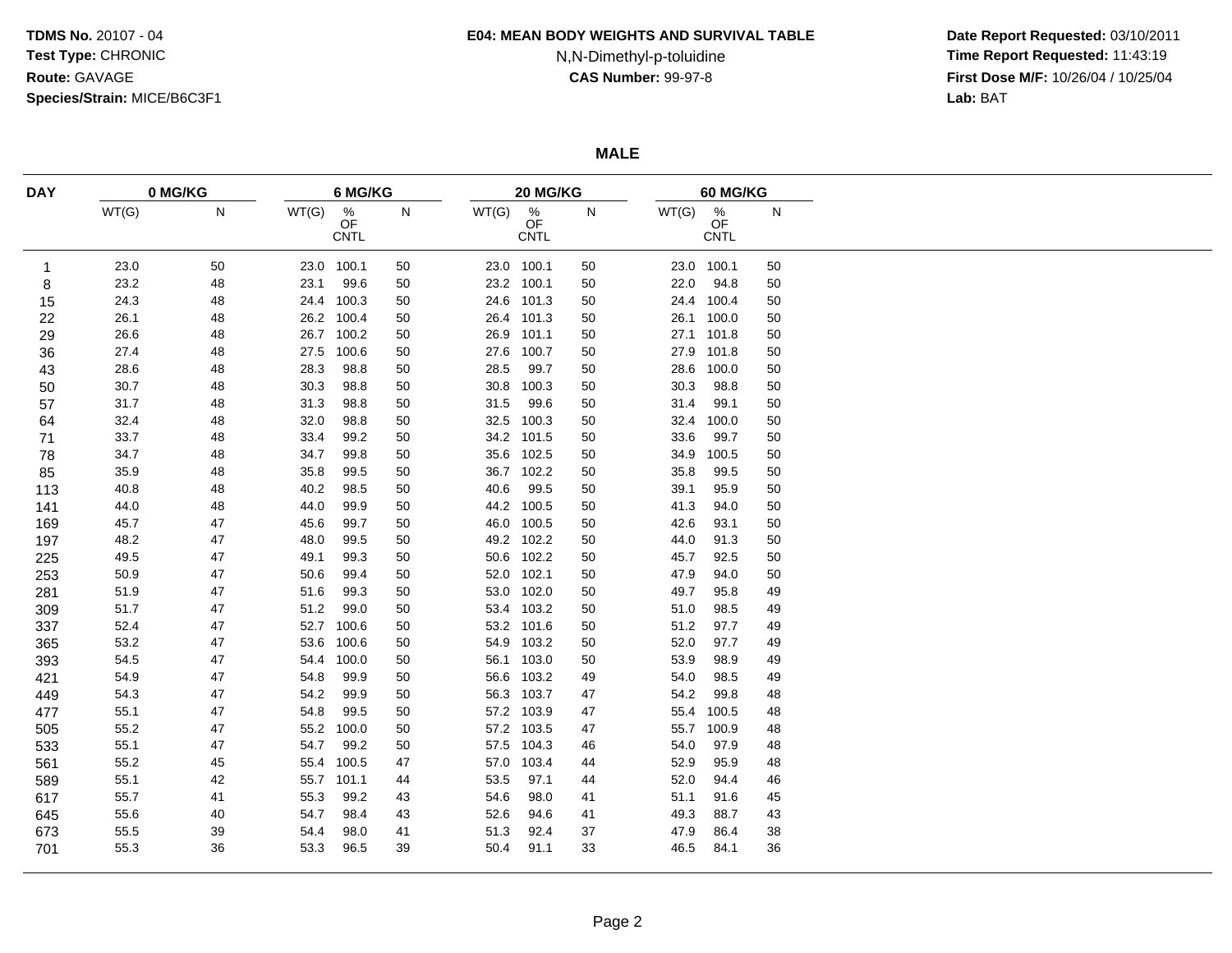#### **E04: MEAN BODY WEIGHTS AND SURVIVAL TABLE**

## N,N-Dimethyl-p-toluidine

 **Date Report Requested:** 03/10/2011 **Time Report Requested:** 11:43:19 **First Dose M/F:** 10/26/04 / 10/25/04<br>Lab: BAT **Lab:** BAT

## **MALE**

| <b>DAY</b>          | 0 MG/KG |    | 6 MG/KG                         | 20 MG/KG |       |                                       | 60 MG/KG |       |                        |    |
|---------------------|---------|----|---------------------------------|----------|-------|---------------------------------------|----------|-------|------------------------|----|
|                     | WT(G)   | N  | WT(G)<br>%<br>OF<br><b>CNTL</b> | N        | WT(G) | $\frac{\%}{\text{OF}}$<br><b>CNTL</b> | N        | WT(G) | %<br>OF<br><b>CNTL</b> | N  |
| <b>TERM<br/>SAC</b> | 52.3    | 33 | 98.0<br>51.3                    | 36       | 48.3  | 92.3                                  | 31       | 43.1  | 82.3                   | 36 |

\*\*\* END OF MALE \*\*\*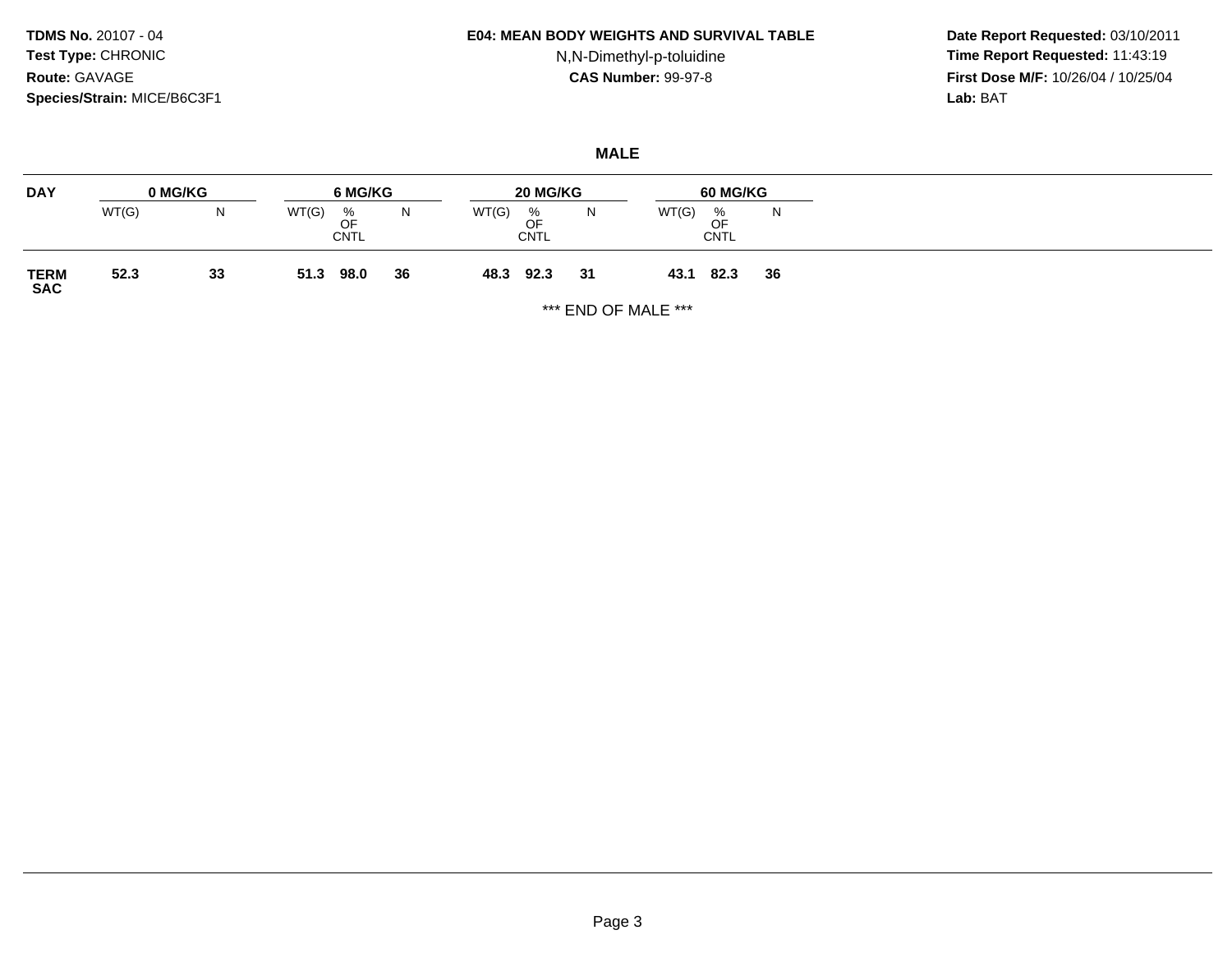#### **E04: MEAN BODY WEIGHTS AND SURVIVAL TABLE**

## N,N-Dimethyl-p-toluidine

 **Date Report Requested:** 03/10/2011 **Time Report Requested:** 11:43:19 **First Dose M/F:** 10/26/04 / 10/25/04<br>Lab: BAT **Lab:** BAT

### **FEMALE**

| <b>DAY</b>  |       | 0 MG/KG   |       | 6 MG/KG                        |    |       | 20 MG/KG                              |    |       | 60 MG/KG                            |    |  |  |
|-------------|-------|-----------|-------|--------------------------------|----|-------|---------------------------------------|----|-------|-------------------------------------|----|--|--|
|             | WT(G) | ${\sf N}$ | WT(G) | $\frac{\%}{\text{OF}}$<br>CNTL | N  | WT(G) | $\frac{\%}{\text{OF}}$<br><b>CNTL</b> | N  | WT(G) | $\overset{\%}{\mathsf{OF}}$<br>CNTL | N  |  |  |
| $\mathbf 1$ | 18.7  | 50        |       | 18.6 100.0                     | 50 | 18.6  | 99.5                                  | 50 | 18.5  | 99.4                                | 50 |  |  |
| 8           | 18.4  | 50        |       | 18.6 100.8                     | 49 | 18.6  | 100.7                                 | 50 | 16.7  | 90.8                                | 50 |  |  |
| 15          | 19.2  | 50        |       | 19.4 101.1                     | 49 | 19.5  | 101.7                                 | 49 | 19.4  | 100.8                               | 50 |  |  |
| 22          | 20.7  | 50        | 20.4  | 98.4                           | 49 | 21.0  | 101.4                                 | 49 | 20.6  | 99.5                                | 50 |  |  |
| 29          | 21.0  | 50        |       | 21.1 100.4                     | 49 | 21.6  | 102.8                                 | 49 | 21.8  | 104.0                               | 50 |  |  |
| 36          | 22.3  | 50        |       | 22.4 100.8                     | 49 | 22.1  | 99.4                                  | 49 | 22.4  | 100.4                               | 50 |  |  |
| 43          | 22.9  | 50        |       | 23.0 100.2                     | 49 | 23.0  | 100.3                                 | 49 | 23.5  | 102.3                               | 49 |  |  |
| 50          | 24.1  | 50        |       | 24.3 100.9                     | 49 | 23.8  | 98.7                                  | 49 | 24.4  | 101.1                               | 49 |  |  |
| 57          | 24.7  | 50        |       | 25.3 102.3                     | 49 | 25.0  | 101.2                                 | 49 | 25.7  | 104.0                               | 48 |  |  |
| 64          | 26.2  | 50        |       | 26.6 101.4                     | 49 | 26.2  | 100.0                                 | 49 | 26.0  | 99.2                                | 48 |  |  |
| 71          | 27.1  | 50        |       | 27.2 100.3                     | 49 | 27.0  | 99.8                                  | 49 | 27.5  | 101.5                               | 48 |  |  |
| 78          | 28.4  | 50        |       | 28.8 101.5                     | 49 | 28.2  | 99.3                                  | 49 | 27.9  | 98.4                                | 48 |  |  |
| 85          | 29.1  | 50        |       | 29.4 101.0                     | 49 | 29.7  | 102.0                                 | 49 | 29.3  | 100.9                               | 48 |  |  |
| 113         | 32.8  | 50        |       | 33.6 102.4                     | 49 | 33.8  | 102.9                                 | 49 | 32.4  | 98.9                                | 48 |  |  |
| 141         | 36.7  | 50        |       | 37.4 101.8                     | 49 | 37.1  | 101.2                                 | 49 | 36.0  | 98.1                                | 48 |  |  |
| 169         | 39.3  | 50        |       | 40.3 102.6                     | 49 | 40.3  | 102.6                                 | 49 | 39.2  | 99.9                                | 48 |  |  |
| 197         | 43.3  | 50        |       | 43.7 101.0                     | 49 | 43.1  | 99.7                                  | 49 | 41.5  | 96.1                                | 48 |  |  |
| 225         | 46.2  | 50        |       | 46.9 101.6                     | 49 | 46.6  | 100.8                                 | 49 | 44.3  | 95.8                                | 48 |  |  |
| 253         | 48.3  | 50        |       | 49.5 102.4                     | 49 | 48.5  | 100.2                                 | 48 | 47.5  | 98.2                                | 48 |  |  |
| 281         | 51.9  | 50        | 52.8  | 101.8                          | 49 | 51.2  | 98.7                                  | 48 | 50.4  | 97.1                                | 48 |  |  |
| 309         | 54.6  | 50        |       | 54.9 100.4                     | 49 | 54.5  | 99.8                                  | 48 | 50.8  | 93.0                                | 48 |  |  |
| 337         | 57.4  | 50        | 57.8  | 100.8                          | 49 | 57.5  | 100.3                                 | 48 | 52.8  | 92.0                                | 48 |  |  |
| 365         | 59.0  | 50        | 58.1  | 98.6                           | 49 | 59.5  | 100.9                                 | 48 | 52.2  | 88.6                                | 48 |  |  |
| 393         | 59.9  | 50        |       | 61.7 103.0                     | 49 |       | 61.2 102.0                            | 48 | 55.3  | 92.2                                | 46 |  |  |
| 421         | 62.9  | 50        | 64.0  | 101.7                          | 49 |       | 63.4 100.9                            | 48 | 56.3  | 89.5                                | 46 |  |  |
| 449         | 63.9  | 49        |       | 64.4 100.8                     | 48 | 65.6  | 102.6                                 | 48 | 57.3  | 89.7                                | 46 |  |  |
| 477         | 65.1  | 49        | 65.1  | 99.9                           | 48 | 67.3  | 103.3                                 | 48 | 56.7  | 87.0                                | 46 |  |  |
| 505         | 66.6  | 49        | 65.3  | 98.1                           | 48 | 68.5  | 102.8                                 | 47 | 56.6  | 85.0                                | 45 |  |  |
| 533         | 66.2  | 49        | 65.8  | 99.4                           | 47 |       | 69.2 104.6                            | 47 | 55.5  | 83.8                                | 44 |  |  |
| 561         | 65.5  | 49        | 66.4  | 101.4                          | 46 | 68.6  | 104.8                                 | 47 | 55.2  | 84.2                                | 44 |  |  |
| 589         | 64.3  | 49        | 66.3  | 103.1                          | 46 |       | 68.6 106.8                            | 46 | 52.0  | 80.9                                | 40 |  |  |
| 617         | 63.7  | 49        | 66.0  | 103.6                          | 46 |       | 67.5 105.9                            | 46 | 51.3  | 80.5                                | 38 |  |  |
| 645         | 62.3  | 47        | 65.1  | 104.4                          | 45 |       | 67.4 108.1                            | 45 | 49.8  | 80.0                                | 36 |  |  |
|             | 62.6  | 44        | 59.6  | 95.1                           | 44 | 66.1  | 105.6                                 | 42 | 46.4  | 74.0                                | 36 |  |  |
| 673<br>701  | 62.8  | 43        | 61.0  | 97.1                           | 43 |       | 63.9 101.7                            | 42 | 45.0  | 71.7                                | 34 |  |  |
|             |       |           |       |                                |    |       |                                       |    |       |                                     |    |  |  |